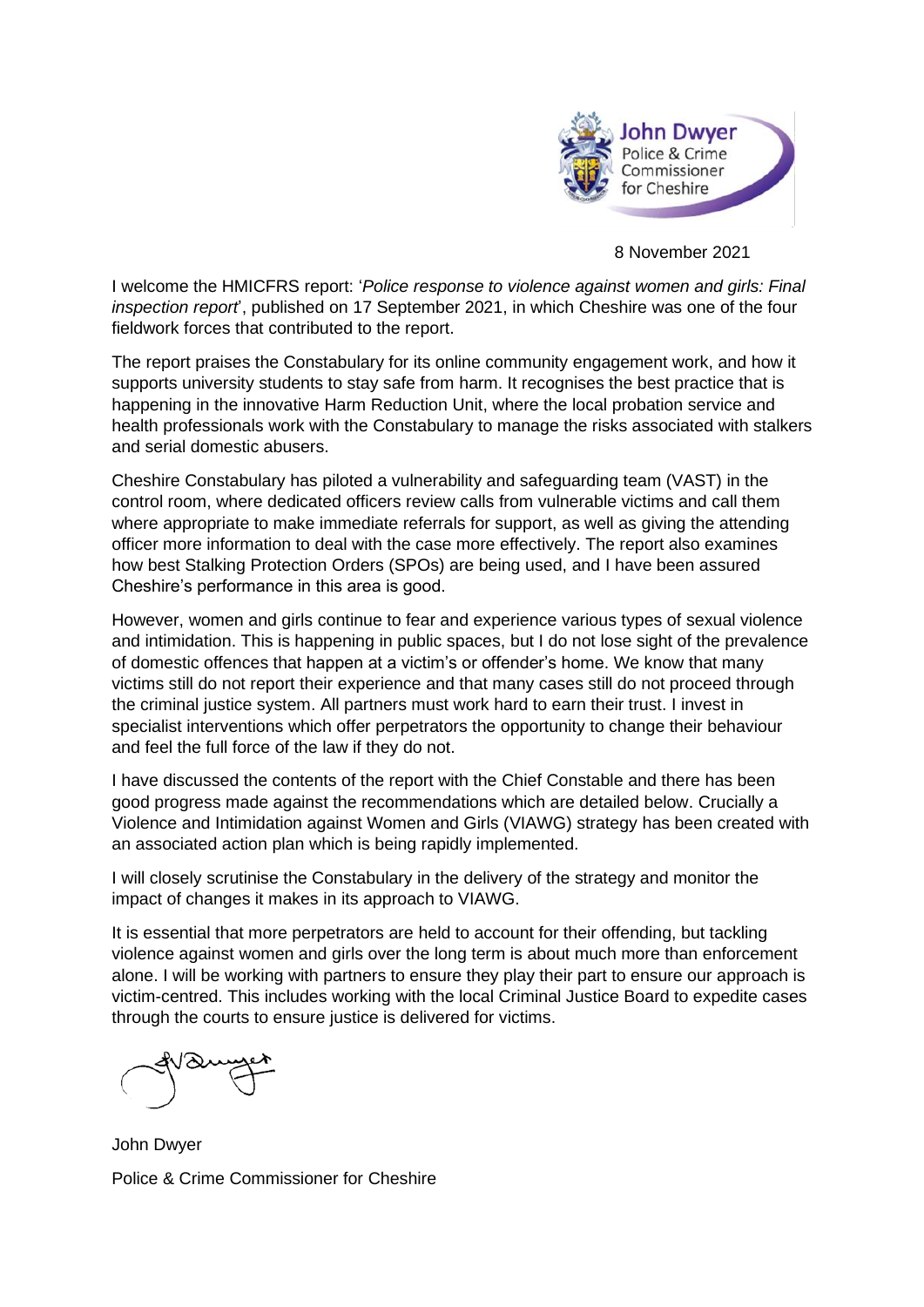# **Progress against the HMICFRS recommendations for Police.**

### *Recommendation*

*All police forces should ensure information on the protected characteristics of victims is accurately and consistently recorded.*

Discussions are underway to understand root of issue, whether this be police system or officers/staff not capturing the data in discussion with victims.

### *Recommendation*

*By March 2022, chief constables should establish and publish an action plan that specifies in detail what steps the force will take to improve and standardise its approach to responding to violence against women and girls offences, with the aim of ensuring policies, processes and practices are effective, actively monitored and managed, and meeting national standards. The use of police powers to protect women, including arrest of perpetrators, use of precharge bail, the applications for orders (where appropriate) and processes for responding to breaches of non-molestation and other orders.*

Since the inspection the Constabulary has established its VIAWG strategy and delivery plan. The Constabulary is running a Gold Group to ensure that rapid progress is made.

### *The use of the Domestic Violence Disclosure Scheme.*

In order to improve consistency and oversight, the administration of DVDS will now be done centrally by the Strategic Public Protection Unit (SPPU). The SPPU will also ensure that policies and procedures are maintained, and that training and awareness is rolled out to all officers in line with our overall communications strategy.

*The capability of generalist and specialist staff to respond to violence against women and girls offences effectively, including consistent understanding of newer offences (such as coercive control).*

"Our Behaviour" is a separate strand of our VIAWG Strategy. The Delivery Plan that we have established will ensure that our officers and staff have the right skills and knowledge to respond to and investigate these offences to the highest possible standard.

# *The identification and management of high-harm violent offenders against women and girls (in partnership with other organisations*

The "Prevention and Engagement" strand of our VIAWG strategy and delivery plan will ensure that through our Harm Reduction Unit, we continue to identify perpetrators of harmful behaviour and administer evidence-based treatment and interventions.

*The identification and protection of the most at-risk victims of violence against women and girls offences (in partnership with other organisations);*

The "Safety in Public" strand of our VIAWG strategy and delivery will ensure that we work closely with our community safety partners to identify and protect those most at risk of violence.

*Internal and public communications related to violence against women and girls to ensure that messages raise awareness of the risk and emphasise the seriousness of the issues* A communications strategy is being developed in support of our VIAWG strategy and this features as a standing agenda item at the VIAWG Gold Group. A number of guidance